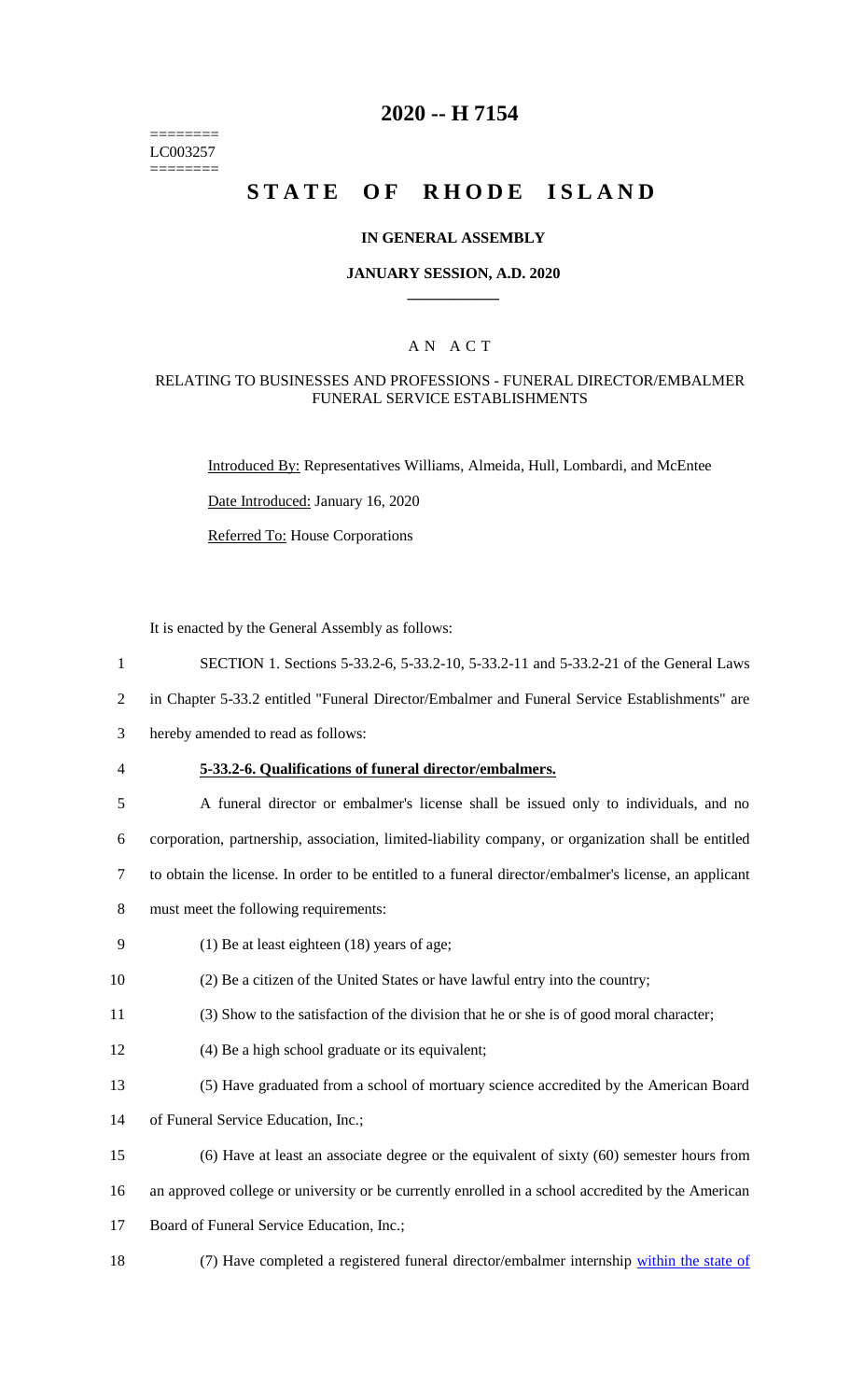#### Rhode Island;

 (8) Have satisfactorily passed the funeral director and embalmer portions of the written examination of the Conference of Funeral Service Examining Boards;

 (9) Have satisfactorily passed a practical examination that the board deems proper to ascertain his or her efficiency and qualifications to engage in the business of funeral directing and embalming;

 (10) All individuals holding an embalmer and/or funeral director license on November 1, 1995, will be automatically issued a funeral director/embalmer license upon payment of the

required annual license renewal fee; and

- (11) The name and title of at least the funeral director/embalmer registered with the department as the licensee in charge of the funeral establishment or funeral establishment branch, shall appear in all printed advertising.
- 

## **5-33.2-10. Issuance of licenses -- Expiration and renewal of licenses.**

14 All licenses issued under the provisions of this chapter shall contain the photographic 15 image of the person to whom it was issued and shall expire on the thirty-first day of December each year, unless previously suspended or revoked. The division shall keep a register in which is entered the names of all persons to whom licenses are issued under this chapter, and that register shall be open to public inspection at the office of the administrator of the division.

## **5-33.2-11. Display of licenses -- Assignment of licenses prohibited.**

 Every license issued as a funeral director/embalmer shall specify the name of the person 21 to whom it was issued, contain the photographic image of the person to whom it was issued, and shall be conspicuously displayed in his or her place of business or employment. Every license issued as a funeral establishment or branch office shall specify the name of the establishment as 24 listed on the application. Every funeral director/embalmer shall display and provide a copy of 25 their license to every cemetery operator prior to the burial or interment of remains on the 26 cemetery property. Licenses issued under the provisions of this chapter shall not be assignable.

#### **5-33.2-21. Penalty for violations.**

 (a) Any person, partnership, corporation, limited liability company, association or their 29 agents or representatives violating the provisions of §5-33.2-4 shall be guilty of a felony and upon conviction shall be punished by imprisonment not exceeding five (5) years or by a fine not exceeding five thousand dollars (\$5,000), or by both the fine and imprisonment, within the discretion of the court.

 (b) Any person, partnership, corporation, limited-liability company, association, or his or 34 her or its agents or representatives violating any of the remaining provisions of this chapter, or of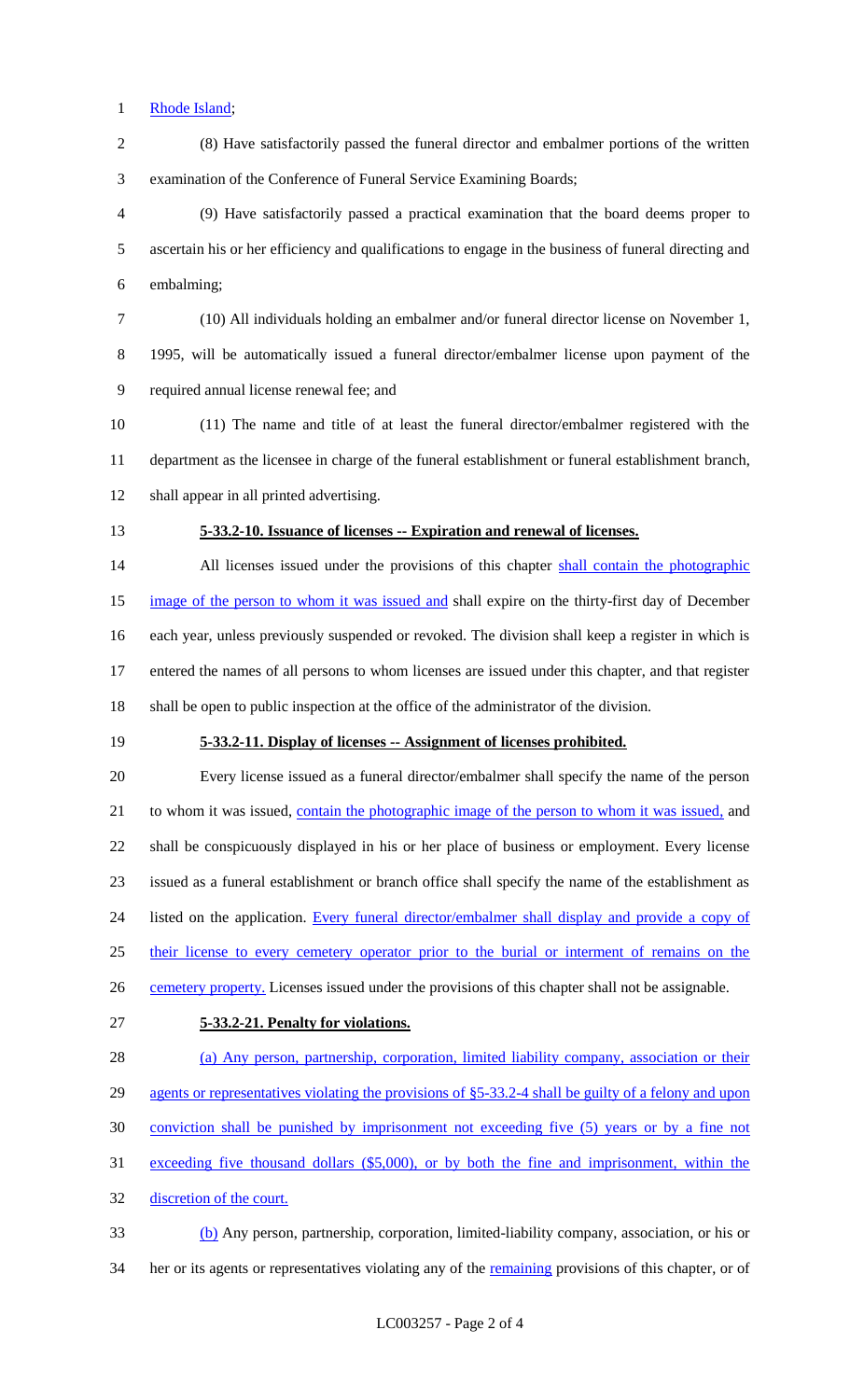- any rules or regulation of the division, is guilty of a misdemeanor and upon conviction shall be
- punished by imprisonment for not exceeding six (6) months, or by a fine not exceeding five
- hundred dollars (\$500), or by both the fine and imprisonment, within the discretion of the court.
- SECTION 2. Chapter 5-33.2 of the General Laws entitled "Funeral Director/Embalmer
- Funeral Service Establishments" is hereby amended by adding thereto the following section:
- 

## **5-33.2-27. Funeral establishment website.**

- Every licensed funeral establishment shall maintain a website accessible to the public
- which contains death notice and obituary information as authorized by the next of kin or
- authorized representative of the deceased for whom the funeral establishment is providing
- 10 services pursuant to this chapter.
- SECTION 3. This act shall take effect upon passage.

#### ======== LC003257 ========